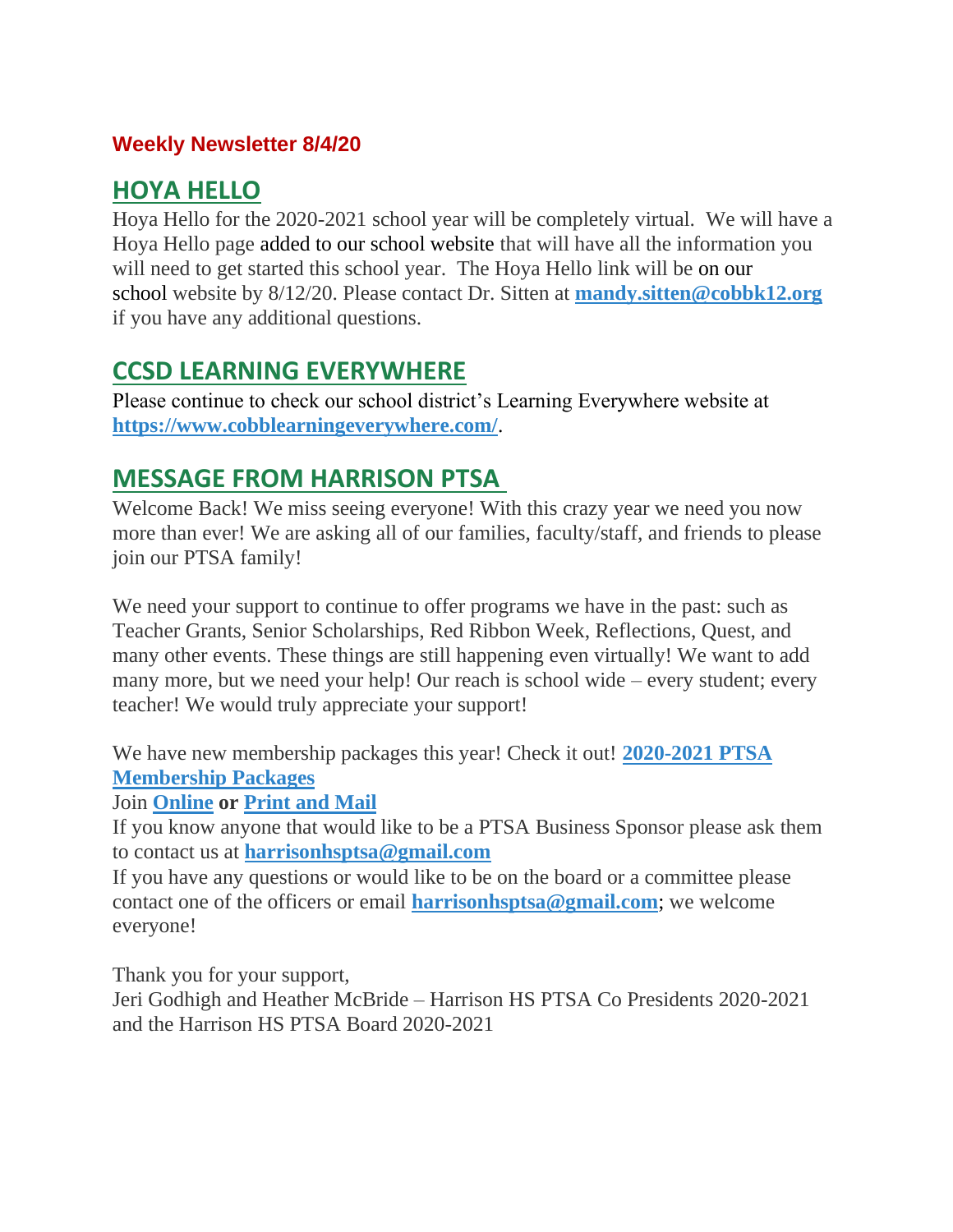## **MESSAGE FROM HARRISON FOUNDATION**

Welcome to the 2020-2021 school year! Even though we are starting the school year virtually, the Harrison Foundation is still committed to our goals of continuing the growth of our STEM program and upgrading the Learning Commons to enhance student engagement. Your donations in the past have helped us make substantial updates to the Learning Commons for our students, but there is still work to do. Please consider donating to our Harrison Foundation this school year so we can continue our work for our Hoyas! For more information about the Harrison Foundation, please click **[here](http://www.harrisonhigh.org/Harrison_Foundation)**. To make an online donation, please click **[here](https://4agc.com/donation_pages/9a934f2b-4936-45fe-809a-1db5a99456d6)**. Thank you for your continued support!

## **DEVICE DISTRIBUTION**

For parents who formally requested to borrow a device for virtual learning distribution letters have been mailed home detailing dates, times, and requirements for pickup of those devices. Device pickups will be held on August 11th from 1-3 pm AND August 12th from  $9 - 11$  am. This will be a drive thru activity, and parents are to remain in their vehicles. Please make sure you bring all listed information with you when you come pick up your device or you will not be able to pick up the device on that day.

Please contact Dr. Osborne at **[christi.osborne@cobbk12.org](mailto:christi.osborne@cobbk12.org)** if you have any additional questions.

# **PRE-COURSE ASSIGNMENTS**

Be sure to complete your pre-course assignments for your upcoming courses! All Pre-Course assignments are due at the end of the second week of fall semester **[View the](https://drive.google.com/file/d/1MybKtV505TzvtpuKLEqRNa7g04JFG_rY/view?usp=sharing)  [pre-course catalog](https://drive.google.com/file/d/1MybKtV505TzvtpuKLEqRNa7g04JFG_rY/view?usp=sharing)** for complete details. Please contact Dr. Sitten if you have any questions: **[mandy.sitten@cobbk12.org](https://www.parentsquare.com/feeds/3641893/mandy.sitten@cobbk12.org)**

## **COUNSELING NEWS**

#### **Student Schedules:**

Student Schedules have been finalized and will be available in

ParentVUE/StudentVUE Wednesday, August 5th. The drop/add deadline was May 15th; however, students who are not scheduled for four classes, are scheduled for a Physical Education class more than once, do not have the proper prerequisites for a class, or have already received credit for a class for which they are scheduled need to contact Mrs. Poole at **[Lucia.Poole@cobbk12.org](mailto:Lucia.Poole@cobbk12.org)**.

#### **Counseling Survey:**